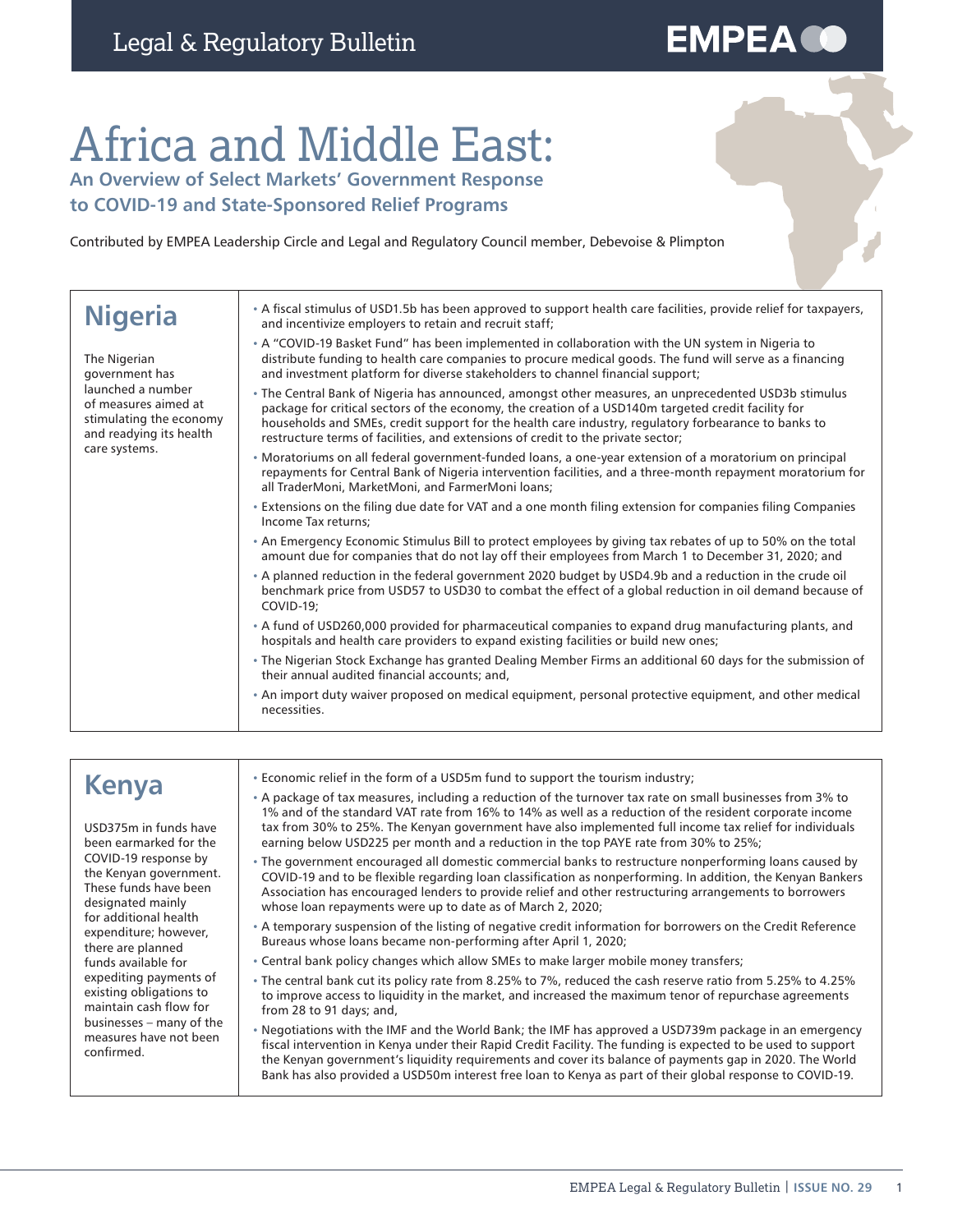### Africa and Middle East: **An Overview of Select Markets' Government Response to COVID-19 and State-Sponsored Relief Programs**

| South<br><b>Africa</b>                                                                                                                                                                                                                                                                                       | • The Industrial Development Corporation in partnership with the Department of Trade, Industry and<br>Competition has put together a USD163m package for industrial funding to companies critical to national                                                                                                                                                                                                                                                                                                                                                                                                                                                                                   |
|--------------------------------------------------------------------------------------------------------------------------------------------------------------------------------------------------------------------------------------------------------------------------------------------------------------|-------------------------------------------------------------------------------------------------------------------------------------------------------------------------------------------------------------------------------------------------------------------------------------------------------------------------------------------------------------------------------------------------------------------------------------------------------------------------------------------------------------------------------------------------------------------------------------------------------------------------------------------------------------------------------------------------|
|                                                                                                                                                                                                                                                                                                              | efforts to fight COVID-19. This package will comprise of the provision of working capital, bridging finance, and<br>trade finance. There will be a further allocation of USD163m in Q2 to continue this support. The funding will<br>only be available for businesses which are 100% owned by South African citizens;                                                                                                                                                                                                                                                                                                                                                                           |
| The South African<br>government has<br>announced a range<br>of measures to fortify<br>businesses, including a<br>USD26.5b package.<br>The package, equivalent<br>to 10% of the South<br>African GDP, is set to<br>finance a wide range<br>of measures and<br>encompasses both social<br>and economic relief. | . A Debt Relief Fund: The funds will provide debt relief for SMEs for existing debts and repayments. The Debt<br>Relief Fund will also assist SMEs in acquiring raw materials and paying labor and other operational costs. SMEs<br>will only be eligible if a company is 100% owned by South African citizens, has 70% South African employees,<br>and is registered with the appropriate regulatory bodies;                                                                                                                                                                                                                                                                                   |
|                                                                                                                                                                                                                                                                                                              | . A Business Growth and Resilience Facility: This facility available to SMEs will offer working capital, stock,<br>bridging finance, order finance, and equipment finance. SMEs will only be eligible if a company is 100%<br>owned by South African citizens, has 70% South African employees, and is registered with the appropriate<br>regulatory bodies;                                                                                                                                                                                                                                                                                                                                    |
|                                                                                                                                                                                                                                                                                                              | • A "Blended Finance Program" provided by a partnership of the Small Enterprise Finance Agency and the Small<br>Enterprise Development Agency. The program is aimed at supporting SMEs in acquiring business equipment,<br>tools, and machinery, and will also provide non-financial development advice. Finance is now being provided<br>by loan funding from the Small Enterprise Development Agency alongside direct grant funding from the Small<br><b>Enterprise Finance Agency;</b>                                                                                                                                                                                                       |
|                                                                                                                                                                                                                                                                                                              | The Unemployment Insurance Fund developed a temporary Employer/Employee Relief Scheme of USD2b. The<br>scheme will directly assist employers, sectoral associations, and bargaining councils who are unable to pay a<br>full salary to their workers because of lockdown measures; the fund will top up the salary payments up to a<br>minimum of USD185 and maximum of USD938 a month:                                                                                                                                                                                                                                                                                                         |
|                                                                                                                                                                                                                                                                                                              | A Loan Guarantee Scheme for SMEs: The government-backed loan scheme will be initially provided by<br>domestic banks to businesses with an annual turnover of less than USD15.9m to meet operational expenses.<br>The National Treasury has initially provided a quarantee of USD5.3b with optionality to increase the quarantee<br>to USD10.8b dependent on scheme success;                                                                                                                                                                                                                                                                                                                     |
|                                                                                                                                                                                                                                                                                                              | • A concessionary loan scheme for qualifying SMEs. The South African Future Trust (an independent charitable<br>trust) has partnered with several domestic banks to extend assistance to SMEs in need of financial support.<br>The initial fund of USD53m will be disbursed by the domestic partnership banks to eligible SMEs with a<br>turnover of less than USD1.3m;                                                                                                                                                                                                                                                                                                                         |
|                                                                                                                                                                                                                                                                                                              | • The Solidarity Response Fund: The pro bono organization set up by the South African Government to channel<br>donations from corporate entities and individuals to procure testing kits, PPE equipment, and ventilators;                                                                                                                                                                                                                                                                                                                                                                                                                                                                       |
|                                                                                                                                                                                                                                                                                                              | . The central bank announcing temporary relief on bank capital requirements and also issuing guidance on<br>dividends and cash bonus distribution (to ensure sufficient levels of capital preservation), a reduction in the<br>liquidity coverage ration requirements from 100% to 80%, reducing the central bank rate to 4.25%, a program<br>to purchase government securities on the secondary market, a reduction in the repo rate from 6.25% to<br>5.25%, and a commitment to raise the size of the central bank's main weekly refinancing operations;                                                                                                                                      |
|                                                                                                                                                                                                                                                                                                              | . The National Empowerment Fund setting aside USD10.5m to create a loan facility for South African entities.<br>This facility is aimed at entrepreneurs who manufacture and supply medical products. The loans of up to<br>USD527,000 will be offered at 0% interest for the first year and thereafter at 2.5% per annum for a term of up<br>to five years;                                                                                                                                                                                                                                                                                                                                     |
|                                                                                                                                                                                                                                                                                                              | · Domestic banks offering three-month debt payment holidays;                                                                                                                                                                                                                                                                                                                                                                                                                                                                                                                                                                                                                                    |
|                                                                                                                                                                                                                                                                                                              | • A temporary competition exemptions for the banking and retail sector to allow banks and businesses to work<br>together to devise relief measures; and                                                                                                                                                                                                                                                                                                                                                                                                                                                                                                                                         |
|                                                                                                                                                                                                                                                                                                              | . Relief for tax-compliant businesses with an annual turnover of less than USD2m. Eligible businesses will be<br>able to delay their corporate income tax payments without penalties or interest over the next six months;<br>they may also delay 35% of their pay-as-you-earn liabilities over the next four months. Additional tax relief<br>measures also include a four-month holiday for companies' skills development levy contributions, fast-tracing<br>VAT refunds, and a three-month delay for filing and first payment of carbon tax. Various other temporary<br>employment tax-relief measures have been enacted to encourage employers to continue to maintain their<br>workforce. |
|                                                                                                                                                                                                                                                                                                              |                                                                                                                                                                                                                                                                                                                                                                                                                                                                                                                                                                                                                                                                                                 |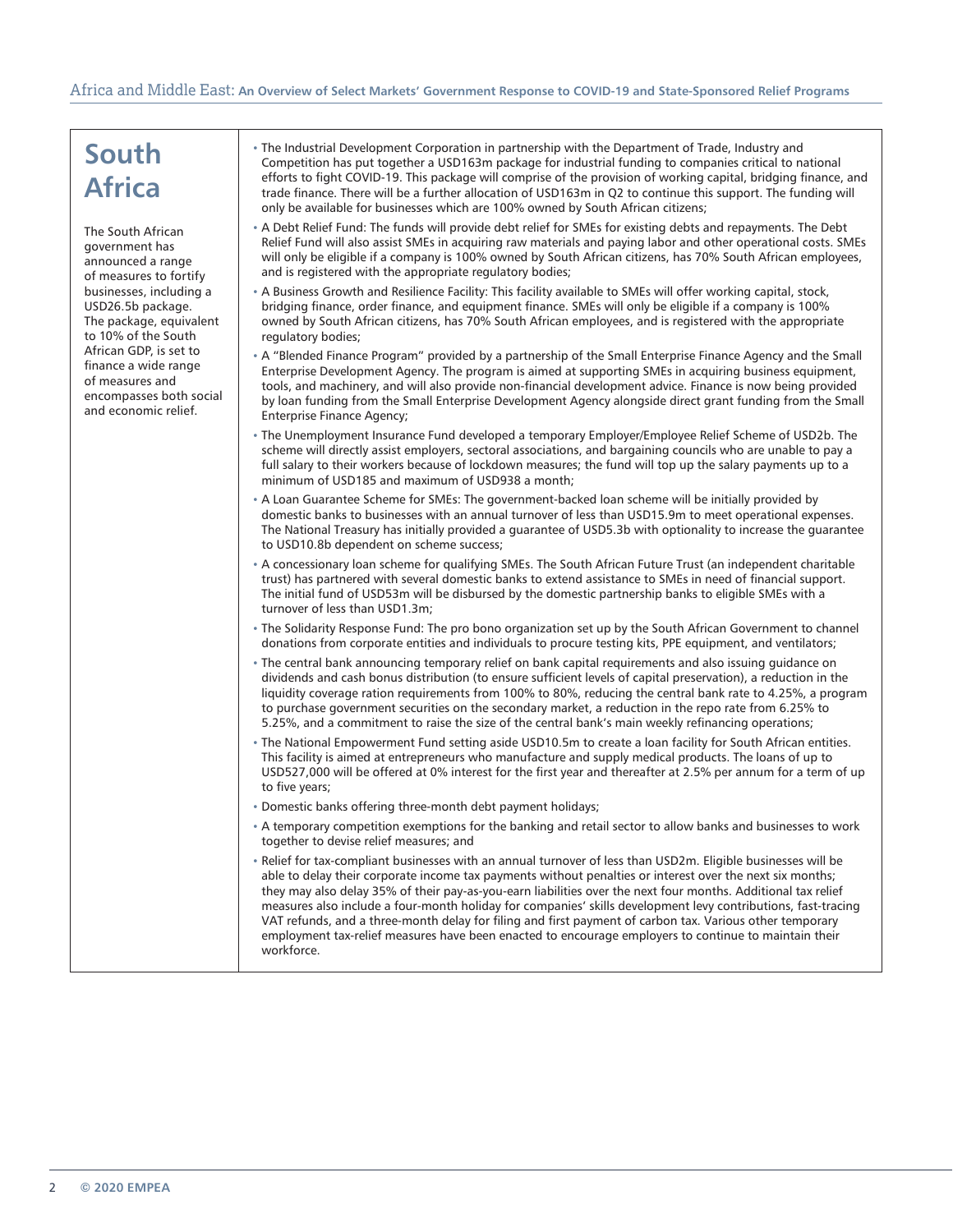#### Africa and Middle East: **An Overview of Select Markets' Government Response to COVID-19 and State-Sponsored Relief Programs**

| <b>Egypt</b><br>The Egyptian<br>government has<br>earmarked a USD6.13b<br>stimulus package<br>equating to 1.8% of GDP<br>to cushion the economic<br>impact of COVID-19.                                                                                                                                                                       | • A USD3.17b fund to support industries in the tourism sector:<br>• Lowering energy costs for the entire industrial sector (the price of natural gas has been lowered by 25% for<br>cement manufacturers and 18% for ceramics and metallurgy manufacturers);<br>• An allocation of USD1.2b to shore up the Egyptian stock exchange and significant tax reliefs on transactions<br>to support equity investors. Foreign investors will pay stamp tax at a reduced rate of 0.125% from 0.15%, and<br>all spot transactions will be exempt from stamp tax. Foreign investors will be permanently exempt from capital<br>gains tax with domestic investor's capital gains tax postponed until January 1, 2022. Investors will also now<br>pay a withholding tax on dividend payouts from listed companies, a reduction of 5%;<br>. Real estate tax relief for business in the industrial and tourism sectors. The tax relief includes a three-month tax<br>holiday on real estate with permission to pay any outstanding liabilities in monthly instalments over the next<br>six months;<br>• A 3% cut in the central bank rate from 13.25% to 10.25%. The central bank has also instructed domestic banks to<br>provide the credit limits necessary to finance working capital requirements of existing business customers and has<br>launched a USD1.2b stock-purchase program; and<br>. The central bank giving SMEs a six-month exemption on credit repayments and the fast tracking of the SME<br>Act through Egyptian parliament to give further relief to SMEs. The central bank have also made changes to<br>the overnight deposit rate and rate of main operation, changing the rates to 9.25% and 9.75% respectively.                                                                                                                                                                                                                                                                                                                                                                                                                                                                                                                                                                                                                                                                                                                                                                                                                                                                                                                                                                                                                                                                                                                                                                                                                                                                                                                                                                                                                                                                                                                                                                                                                                                                                                                                                                                                                                                                                                                                          |
|-----------------------------------------------------------------------------------------------------------------------------------------------------------------------------------------------------------------------------------------------------------------------------------------------------------------------------------------------|----------------------------------------------------------------------------------------------------------------------------------------------------------------------------------------------------------------------------------------------------------------------------------------------------------------------------------------------------------------------------------------------------------------------------------------------------------------------------------------------------------------------------------------------------------------------------------------------------------------------------------------------------------------------------------------------------------------------------------------------------------------------------------------------------------------------------------------------------------------------------------------------------------------------------------------------------------------------------------------------------------------------------------------------------------------------------------------------------------------------------------------------------------------------------------------------------------------------------------------------------------------------------------------------------------------------------------------------------------------------------------------------------------------------------------------------------------------------------------------------------------------------------------------------------------------------------------------------------------------------------------------------------------------------------------------------------------------------------------------------------------------------------------------------------------------------------------------------------------------------------------------------------------------------------------------------------------------------------------------------------------------------------------------------------------------------------------------------------------------------------------------------------------------------------------------------------------------------------------------------------------------------------------------------------------------------------------------------------------------------------------------------------------------------------------------------------------------------------------------------------------------------------------------------------------------------------------------------------------------------------------------------------------------------------------------------------------------------------------------------------------------------------------------------------------------------------------------------------------------------------------------------------------------------------------------------------------------------------------------------------------------------------------------------------------------------------------------------------------------------------------------------------------------------------------------------------------------------------------------------------------------------------------------------------------------------------------------------------------------------------------------------------------------------------------------------------------------------------------------------------------------------------------------------------------------------------------------------------------------------------------------------------------------------|
|                                                                                                                                                                                                                                                                                                                                               |                                                                                                                                                                                                                                                                                                                                                                                                                                                                                                                                                                                                                                                                                                                                                                                                                                                                                                                                                                                                                                                                                                                                                                                                                                                                                                                                                                                                                                                                                                                                                                                                                                                                                                                                                                                                                                                                                                                                                                                                                                                                                                                                                                                                                                                                                                                                                                                                                                                                                                                                                                                                                                                                                                                                                                                                                                                                                                                                                                                                                                                                                                                                                                                                                                                                                                                                                                                                                                                                                                                                                                                                                                                                      |
| <b>UAE</b><br>The United Arab Emirates<br>have so far announced<br>an extensive range of<br>measures at a federal<br>government level<br>including a USD69b<br>central bank stimulus.<br>At a state level, the<br>free zones and local<br>government have<br>introduced various<br>measures to relieve<br>the pressures facing<br>businesses. | • At a federal level the central bank has announced a "Targeted Economic Support Scheme." The scheme, which<br>has been put in place for a year, comprises two aid strands. The first strand of the scheme is a zero cost facility<br>aimed at providing USD13b of liquidity support to domestic banks who are in turn providing temporary loan<br>and interest repayment holidays on loans. The liquidity support is being distributed through 0% interest<br>collateralized loans. The second strand is aimed at providing relief from lender "capital buffer" requirements;<br>lenders will now be able to offer facilities against some of the capital they hold in reserve. This measure is<br>estimated to cost USD13b and will halve reserve requirements to 7%. In order to participate in the schemes,<br>domestic banks and finance companies are expected to extend deferrals of principal and interest payments to<br>customers for a period of up to six months for all private sector corporate customers and retail clients;<br>. The central bank has also limited bank fees for SMEs, introduced a temporary six-month waiver of all payment<br>service fees charged, and reduced the policy interest rate to 1.5%;<br>. Abu Dhabi's government has allocated USD810m to an SME credit guarantee scheme managed by the Abu<br>Dhabi Investment Office. The scheme will provide a government-backed guarantee of up to 80% of the value<br>of the loan to SMEs through partnership banks. The loans will provide working capital for up to a three-month<br>duration or longer term loans of up to four years. Abu Dhabi has also implemented a USD270m market marker<br>fund; the fund is aimed at enhancing liquidity and sustaining balance between supply and demand for stocks;<br>• Further measures include Abu Dhabi providing USD1.3b to subsidize water and electricity fees for individual,<br>commercial, and industrial activities; the funding will also subsidize electricity connection fees for startups for<br>2020. The government has also suspended bid bonds, waived industrial and commercial penalties, accelerated<br>the payment of government invoices, provided for up to a 20% rebate on rental values for the restaurant,<br>tourism, and entertainment sectors, exempted all commercial and industrial activities from Tawtheeq fees until<br>2021, and reduced industrial land leasing fees by 25% for new contracts among other measures;<br>. Dubai's government launched a USD405m economic stimulus package aimed at providing liquidity to<br>companies and businesses in Dubai. The package includes a temporary freeze of the 2.5% market fees for all<br>facilities operating in Dubai; a refund of 20% of customs fees imposed on imported products sold in the Dubai<br>domestic market; the cancellation of the USD13,500 bank guarantee or cash requirement needed in order to<br>undertake customs clearance activities; permission to renew commercial licenses without mandatory renewal<br>of lease contracts; cancellation of the 25% down payment required for requesting instalment-based payment<br>of government fees for obtaining or renewing licenses; and among other measures, a 10% reduction of water<br>and electricity bills for three months;<br>. Dubai's domestic banks have announced measures aimed at supporting the central bank's initiatives. The<br>measures include allowing customers who have been financially impacted by COVID-19 to request to defer up<br>to 3 monthly payment instalments without fees on existing and new financing facilities among other measures |

- The Dubai Free Zones Council announced an economic stimulus package to complement the Dubai Government's efforts. The package covers five key areas: postponing rent payments by a period of 6 months, facilitating instalments for payments, refunding security deposits and guarantees, cancelling fines for companies, and permitting temporary individuals contracts that allow the free movement of labor between companies operating in the free zones to continue for the rest of the year;
- Dubai and Abu Dhabi have temporarily suspended eviction for tenants struggling to pay rent during COVID-19.

aimed at supporting the business sector in Dubai;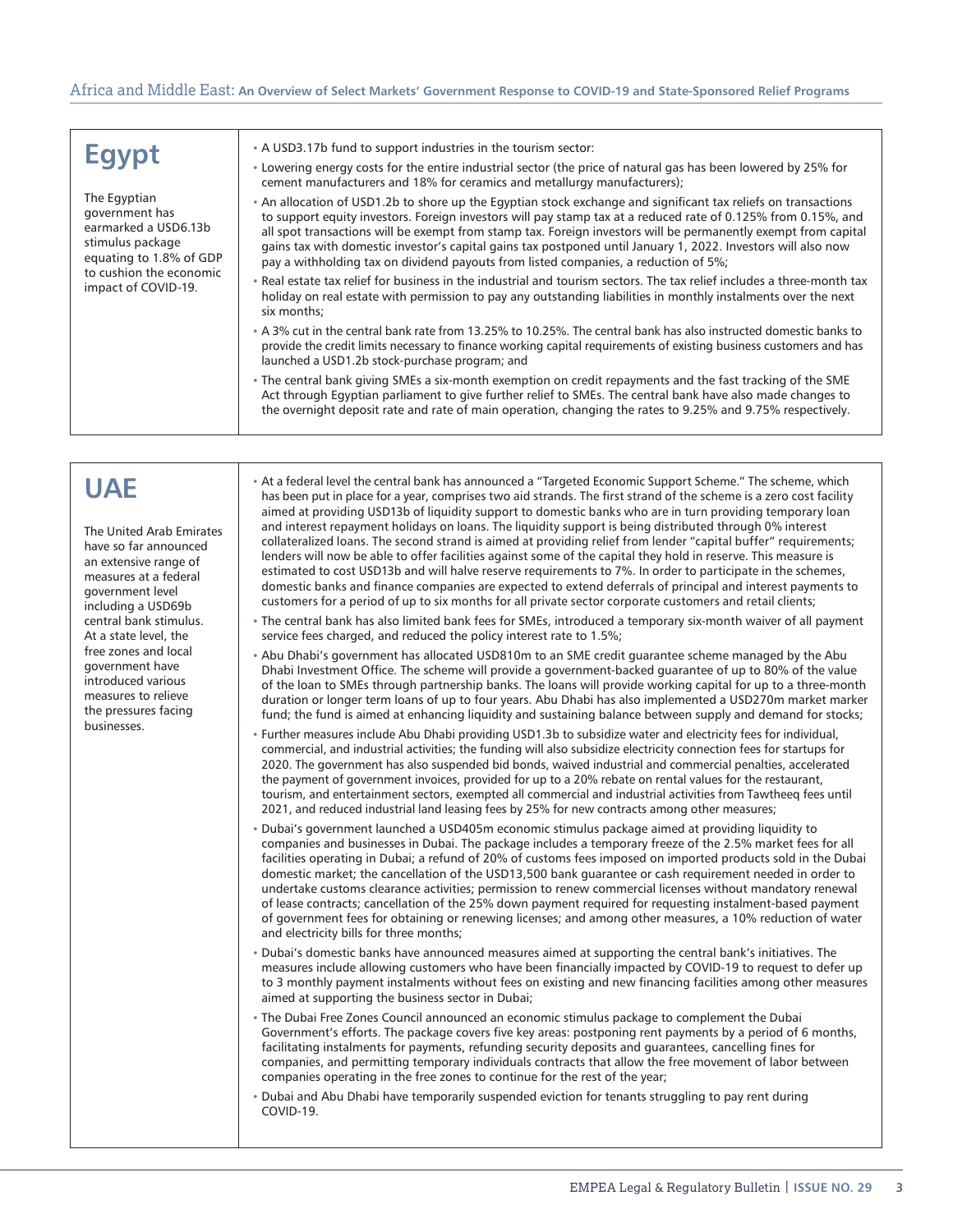# Asia: **An Overview of Select Markets' Government Response to COVID-19 and State-Sponsored Relief Programs**

Contributed by EMPEA Legal and Regulatory Council members, Debevoise & Plimpton and AZB Partners (India)

## **India**

With the outbreak of COVID-19 in March 2020 and an exponential rise in the number of cases by the day, the economic impact of the virus has been largely disruptive. However, India has fared better on a comparative scale with International Monetary Fund's 1.9% Gross Domestic Product (GDP) growth projection (for the FY 2020-2021), among the highest for G-20 nations.

In order to absorb the shock of the nationwide lockdown imposed to contain the virus, the government has been instrumental in taking policy measures pertaining to food security, health care, employee welfare, reduced compliance burden, securities market, tax incentives, special finance to DFIs, etc., with the Prime Minister issuing a clarion call to strive towards 'economic self-reliance.'

State governments have also been taking steps at local level to address the impact of the pandemic, especially in relation to employee welfare.

The judiciary has also, on a case-by-case basis, been giving relief to various borrowers and employees and issuing directions to central and state governments to address the impact of the pandemic.

Atma-nirbhar Bharat Abhiyaan (Self-Reliant India Campaign): A comprehensive economic package amounting to approximately INR20 lakh crore (approx. USD265b), which equals almost 10% of India's GDP, was announced, with a focus on the five pillars of self-reliant India: economy, infrastructure, system, vibrant demography, and demand. The package contains a slew of measures including reforms, infrastructure building, support to distressed businesses, and a certain amount of direct cash support. The scheme was unveiled by the Finance Minister in five phases; the key announcements are outlined below:

#### **Phase I:**

- INR1.70 lakh crore relief package under Pradhan Mantri Garib Kalyan Yojana (Prime Minister's Welfare Package for the Poor) containing inter alia insurance cover of up to INR50 lakh per health worker, distribution of grains, pulses, and gas cylinders for three months, increase in wages under the National Rural Employment Guarantee Act of 2005 from INR182 a day to INR202 a day;
- Reduction in cash reserve ratio of banks resulting in liquidity enhancement of INR1,37,000 crore.
- Targeted Long Term Repo Operations (TLTRO) of INR1,05,000 crore for fresh deployment in investment grade corporate bonds, commercial papers, non-convertible debentures;
- 3 month moratorium on installments and interest on working capital facilities in respect of all term loans;
- INR20,000 subordinate debt for stressed Micro, Small and Medium Enterprises (MSMEs);
- INR50,000 crore equity infusion through fund of funds;
- Definition of MSME revised with elimination of distinction between manufacturing and service and revised investment limit;
- INR30,000 crore Special Liquidity Scheme for Non-Banking Finance Companies (NBFC)/Housing Finance Companies (HFC)/Micro Finance Institutions (MFI) along with INR 45,000 partial credit guarantee scheme;
- INR90,000 liquidity injection to stressed electricity distribution companies against receivables; and
- COVID-19 to be treated as force majeure resulting in suo moto extension in existing deadline for completion of real estate projects without the need for individual applications.

#### **Phase II**

- INR30,000 crore emergency working capital facility for MSMEs;
- Collateral free lending of INR 20 lakh for women self-help groups;
- Constitution of a District Mineral Fund for supplementing and augmenting facilities of medical testing and screening, and Credit Linked Subsidy Scheme extended until March 2021—expected to attract investment to the tune of INR70,000 crore in the housing sector and thereby creating a demand for steel, cement, transport, and other construction materials; and,
- Creation of Compensatory Afforestation Management and Planning Authority and mobilization of funds to the tune of INR6,000 crore.

#### **Phase III**

- A special drive to provide concessional credit to PM-KISAN beneficiaries (including farmers and fisherman) through Kisan Credit Cards expected to inject INR 2,00,000 crore to 2.5 crore farmers and an additional INR 30,000 crore emergency working capital being made available to small and marginal farmers through the National Bank for Agriculture and Rural Development;
- Financing facility of INR1,00,000 crore to be provided for funding agricultural infrastructure projects at farmgate and aggregation points;
- Drafting a legislative framework to promote inter-state trade and e-trading of agriculture produce, and enable farmers to engage with processors, aggregators, large retailers, and exporters in a fair and transparent manner.

#### **Phase IV**

- Fast track investment clearance through Empowered Group of Secretaries;
- Ranking of states on investment attractiveness to compete for new investments;
- Promotion of new champion sectors such as solar PV manufacturing, advanced cell battery storage, etc.;
	- The upgrading of industrial infrastructure in states with the availability of industrial land/land bank for promoting new investments and making information available on Industrial Information System with Geographic Information System mapping;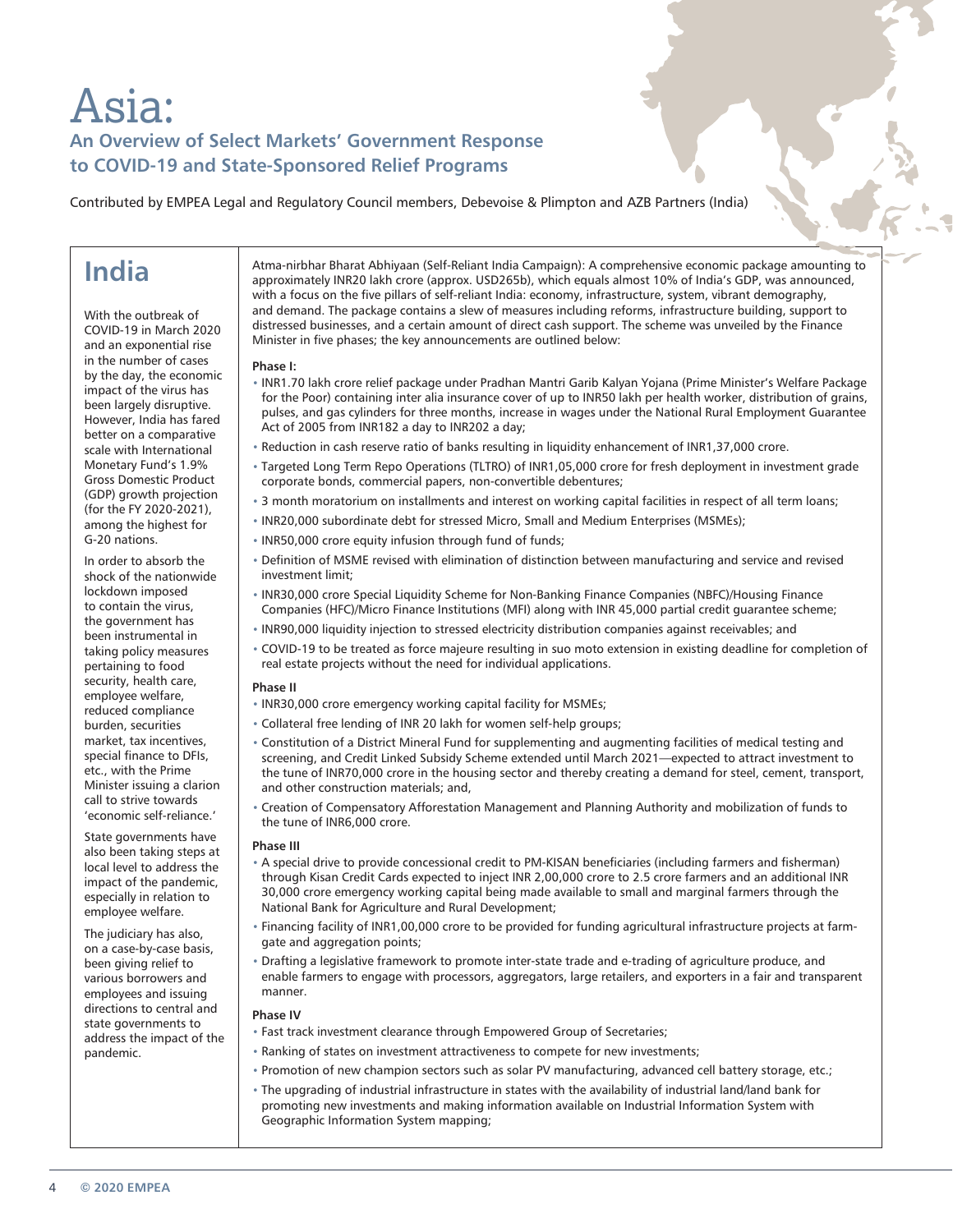| <b>India</b><br>(Continued) | Introduction of commercial mining in coal sector, allocation of 50 coal blocks for auction and infusion of<br>INR50,000 crore towards evacuation infrastructure; foreign direct investment in defense manufacturing under<br>automatic route increased from 49% to 74%. Announcement of intent to allow private participation in space<br>and atomic energy sector;                                                                                                                                                                                                                                                                                                              |
|-----------------------------|----------------------------------------------------------------------------------------------------------------------------------------------------------------------------------------------------------------------------------------------------------------------------------------------------------------------------------------------------------------------------------------------------------------------------------------------------------------------------------------------------------------------------------------------------------------------------------------------------------------------------------------------------------------------------------|
|                             | • Establishment of a research reactor in the Personal Protective Equipment model for production of medical<br>isotopes to provide affordable treatment for cancer and other diseases; and                                                                                                                                                                                                                                                                                                                                                                                                                                                                                        |
|                             | . INR8,100 crore for viability gap funding in social infrastructure by increasing the quantum from 20% to 30%.                                                                                                                                                                                                                                                                                                                                                                                                                                                                                                                                                                   |
|                             | <b>Phase V</b>                                                                                                                                                                                                                                                                                                                                                                                                                                                                                                                                                                                                                                                                   |
|                             | . Suspension of fresh initiation of insolvency proceedings up to one year (depending upon the pandemic<br>situation), exclusion of COVID-19 related debt from the definition of default under the extant insolvency laws<br>and minimum threshold to initiate insolvency proceedings raised from INR1 lakh to INR1 crore (aimed at<br>protecting MSMEs);                                                                                                                                                                                                                                                                                                                         |
|                             | . Promoting ease of doing business in India including decriminalization of minor technical defaults under the<br>Companies Act of 2013 (such as shortcomings in corporate social responsibility reporting, inadequacies in<br>board report, filing defaults, and delay in holding annual general meetings) along with lower penalties for<br>defaults by small companies, producer companies, one-person companies, and startups;                                                                                                                                                                                                                                                |
|                             | • Laws to be introduced to allow listing of Indian public companies in permissible foreign jurisdictions;                                                                                                                                                                                                                                                                                                                                                                                                                                                                                                                                                                        |
|                             | . Implementation of National Digital Health Blueprint;                                                                                                                                                                                                                                                                                                                                                                                                                                                                                                                                                                                                                           |
|                             | • New national curriculum and pedagogical framework for school including electronic content;                                                                                                                                                                                                                                                                                                                                                                                                                                                                                                                                                                                     |
|                             | • Additionally, the Ministry of Corporate Affairs has permitted companies to hold extraordinary general meetings<br>and annual general meetings through video conferencing and granted relaxations from timelines for filings and<br>certain other compliances;                                                                                                                                                                                                                                                                                                                                                                                                                  |
|                             | In order to curb opportunistic takeovers/acquisitions of Indian companies due to COVID-19, the Central<br>Government has amended the rules governing non-debt foreign investment whereby any investment by an<br>entity which shares a land border with India or the beneficial owner of an investment in India who is situated<br>or is a citizen of any such country shall invest only with approval of the government. The approval would<br>also apply in case of transfer of any existing or future foreign direct investment in an Indian entity, directly or<br>indirectly, resulting in beneficial ownership falling within the restriction or purview of the foregoing; |
|                             | . Extension in deadline for implementation of stewardship code for alternative investment funds (AIFs) and<br>mutual funds from April 01, 2020 to July 01, 2020;                                                                                                                                                                                                                                                                                                                                                                                                                                                                                                                 |
|                             | * Temporary relaxation in compliance with requirements pertaining to AIFs and Venture Capital Funds by 2<br>months;                                                                                                                                                                                                                                                                                                                                                                                                                                                                                                                                                              |
|                             | • Relaxation in compliance pertaining to portfolio managers by 2 months;                                                                                                                                                                                                                                                                                                                                                                                                                                                                                                                                                                                                         |
|                             | • Temporary relaxation in processing of documents pertaining to Foreign Portfolio Investors by allowing<br>Designated Depository Participants to allow acceptance of scanned copies of documents instead of originals;                                                                                                                                                                                                                                                                                                                                                                                                                                                           |
|                             | . Exempting capital and debt market participants from temporary closure imposed by lockdown;                                                                                                                                                                                                                                                                                                                                                                                                                                                                                                                                                                                     |
|                             | • Credit Rating Agencies permitted to create differentiation in treatment of defaults if the delay in payment of<br>principal or interest is account of lockdown;                                                                                                                                                                                                                                                                                                                                                                                                                                                                                                                |
|                             | • Reduction in continuing compliances under the takeover regulations;                                                                                                                                                                                                                                                                                                                                                                                                                                                                                                                                                                                                            |
|                             | Reduction in compliance burden on listed entities and market participants;                                                                                                                                                                                                                                                                                                                                                                                                                                                                                                                                                                                                       |
|                             | . Relaxation in timelines for compliance with regulatory requirements pertaining to reporting of beneficial<br>owner grievance report, reporting of artificial intelligence and machine learning applications, half yearly<br>internal audit report, risk based supervision and systems audit by depositories and depository participant;                                                                                                                                                                                                                                                                                                                                        |
|                             | • Restriction on fresh fund raising by companies after the buyback period slashed to six months from one year<br>(applicable till December 31, 2020);                                                                                                                                                                                                                                                                                                                                                                                                                                                                                                                            |
|                             | . India's central bank, the Reserve Bank of India (RBI) has permitted lending institutions to provide a three<br>month moratorium on payment of all installments in relation to term loans falling due between March 01,<br>2020 and May 31, 2020. In addition to TLTRO, RBI has also announced INR50,000 special refinance facilities<br>for DFIs. In order to help states with temporary mismatches in cash flow, the RBI, under its credit policy, has<br>increased the current advance limit by 60%;                                                                                                                                                                         |
|                             | • The Competition Commission of India recognized the need for businesses (including those involved in critical<br>health care and essential commodities) to coordinate certain activities to ensure continued supply and fair<br>distribution of products;                                                                                                                                                                                                                                                                                                                                                                                                                       |
|                             | . Ministry of New and Renewable Energy (MNRE) has clarified that any delay in projects on account of<br>disruption of supply from countries affected by COVD-19 would be treated as force majeure or an Act of God<br>and renewable energy producers would be entitled to claim consequent extension of time.                                                                                                                                                                                                                                                                                                                                                                    |
|                             |                                                                                                                                                                                                                                                                                                                                                                                                                                                                                                                                                                                                                                                                                  |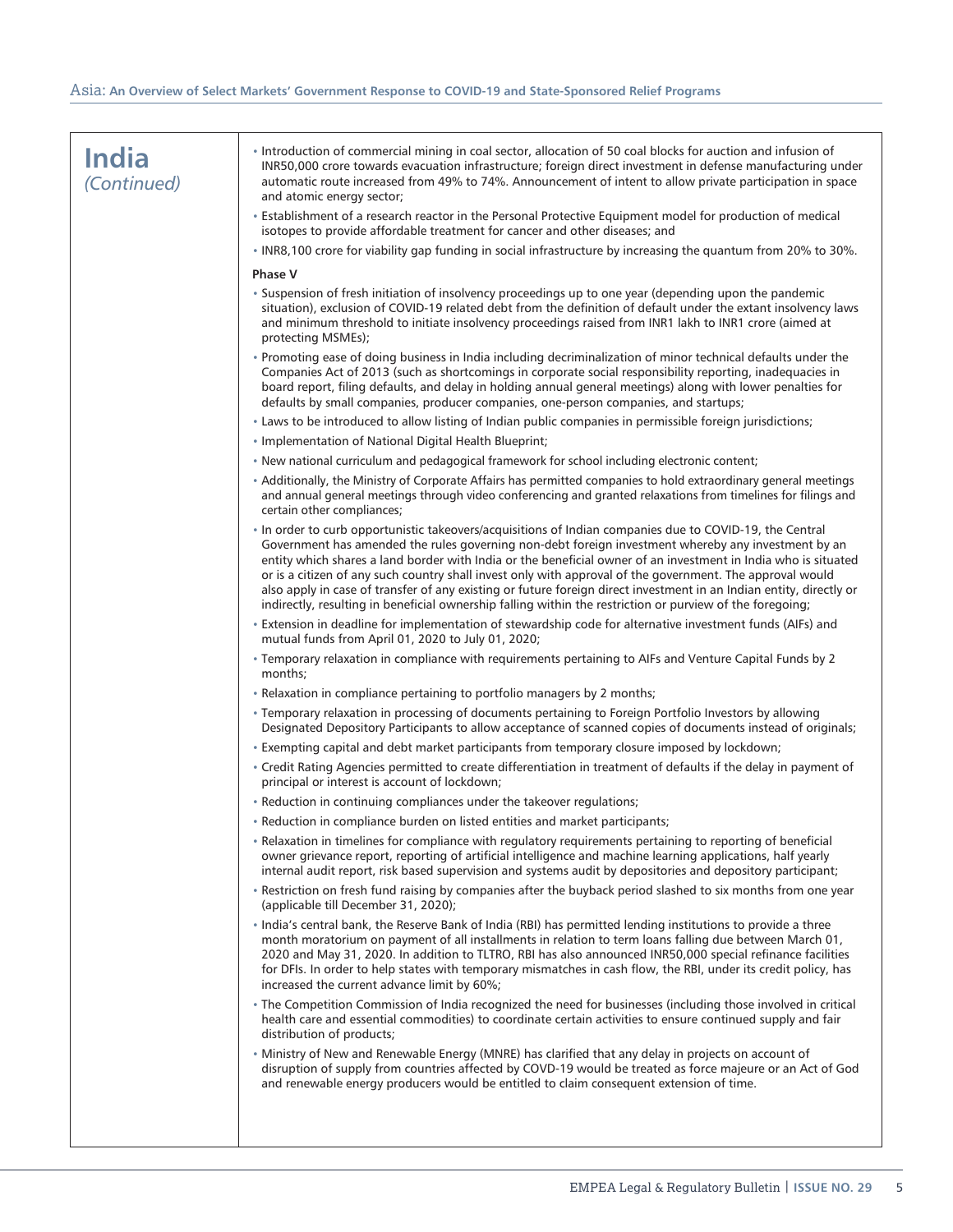# **China**

Since January 2020, the central and local governments of the People's Republic of China have promulgated a series of incentive measures to support businesses, in particular SMEs, in combating the financial stresses and difficulties caused by the COVID-19 outbreak.

#### **Financial Assistance Measures:**

- A plan by China's central bank to provide commercial banks with CNY300b (USD43b) for lending, at a preferential and subsidized interest rate, to companies that are key to the prevention and control of the COVID-19 outbreak;
- A re-lending and re-discounting scheme by China's central bank that will provide CNY500b (USD71b) of additional funds available for commercial banks to lend to SMEs;
- SMEs and micro enterprises affected by COVID-19 may apply for the deferral of repayment of principal and interest from January 25 to June 30, 2020, and overdue loan repayments during this period will not be subject to penalties;
- Government-controlled financing guarantee and re-guarantee institutions are required to coordinate with other financial institutions to extend loans to SMEs in a prompt manner, and the fees to be charged to SMEs by local government-controlled financing guarantee and re-guarantee institutions for 2020 shall be reduced by 50%;
- Enterprises with good credit are encouraged to issue corporate bonds for liquidity support, and enterprises severely affected by the COVID-19 outbreak may benefit from an accelerated and simplified regulatory review process for bond issuances;
- To ease the liquidity difficulties caused by the COVID-19 outbreak, enterprises are allowed to apply for a temporary increase of their foreign debt quota restriction, which is capped based on their corresponding registered capital amount and/or net asset value.

#### **Preferential Tax Measures:**

- From March 1 to the end of 2020, small-scale taxpayers in Hubei (the province hardest hit by COVID-19 in China) are exempt from VAT, and the VAT rate outside of Hubei province is reduced from 3% to 1%;
- Losses incurred in 2020 by enterprises in certain industries severely affected by the COVID-19 outbreak (including transportation, catering, accommodation, and tourism) are permitted to enjoy a longer tax loss carry-forward period—i.e., eight years, instead of the standard five years;
- Certain expenditures, such as investment in equipment to expand production capacity by enterprises engaged in manufacturing key supplies related to COVID-19 protection and containment ("Key Supplies Manufactures"), may be deducted in one lump sum for corporate income tax purposes. Previously, such deduction was allowed only if the expenditure does not exceed CNY5m;
- Key Supplies Manufacturers may apply for a refund of incremental retained VAT on a monthly basis. A VAT exemption also will apply to income derived from transportation of key supplies related to COVID-19 protection and containment, public transportation service, express delivery services, and the so-called "life services" (which include medical services, catering, and personal services, such as hairdressing and laundry).

#### **Social Security Contribution Reliefs:**

- From February to June 2020, SMEs and micro enterprises outside Hubei province and all the enterprises in Hubei province are exempted from making employer contributions to the mandatory pension, unemployment, and work-related injury insurance programs (the "Social Insurance Programs");
- Enterprises affected by the COVID-19 outbreak with significant difficulties in production and operation may apply for deferred payment of social insurance fees of up to six months, and no penalty interest will be imposed;
- Enterprises may apply for deferred contribution to the mandatory public housing fund until the end of June 2020. During this period, employees will not be subject to late payment penalties;
- SMEs and micro enterprises are eligible for a refund of unemployment insurance contributions if they limit employee layoffs to a certain extent.

#### **Regional and Industry Supporting Policies:**

- In addition to the preferential measures promulgated by the central government, the provincial and municipal governments released a variety of policies, such as fee breaks, fiscal subsidies, rental relief, and additional social security refunds, to support local businesses. The regional governments also introduced a number of industry-specific supporting measures, and some examples are set forth below:
- SMEs that lease operating property from state-owned enterprises in Shanghai to engage in production and operating activities were exempted from February and March rents;
- If, by the end of April 2020, the average number of employees in a Beijing SME increased by 20% or more compared with the previous year, such enterprise will be granted a one-time subsidy equal to 50% of three months' social insurance contributions;
- By the end of June 2020, domestic and foreign airlines companies that do not suspend international flights to or from China may apply for certain cash subsidies;
- Electricity prices for commercial and industrial consumers, except for energy-intensive sectors such as steel and aluminum, are reduced by 5% for the period from February 1 to June 30, 2020.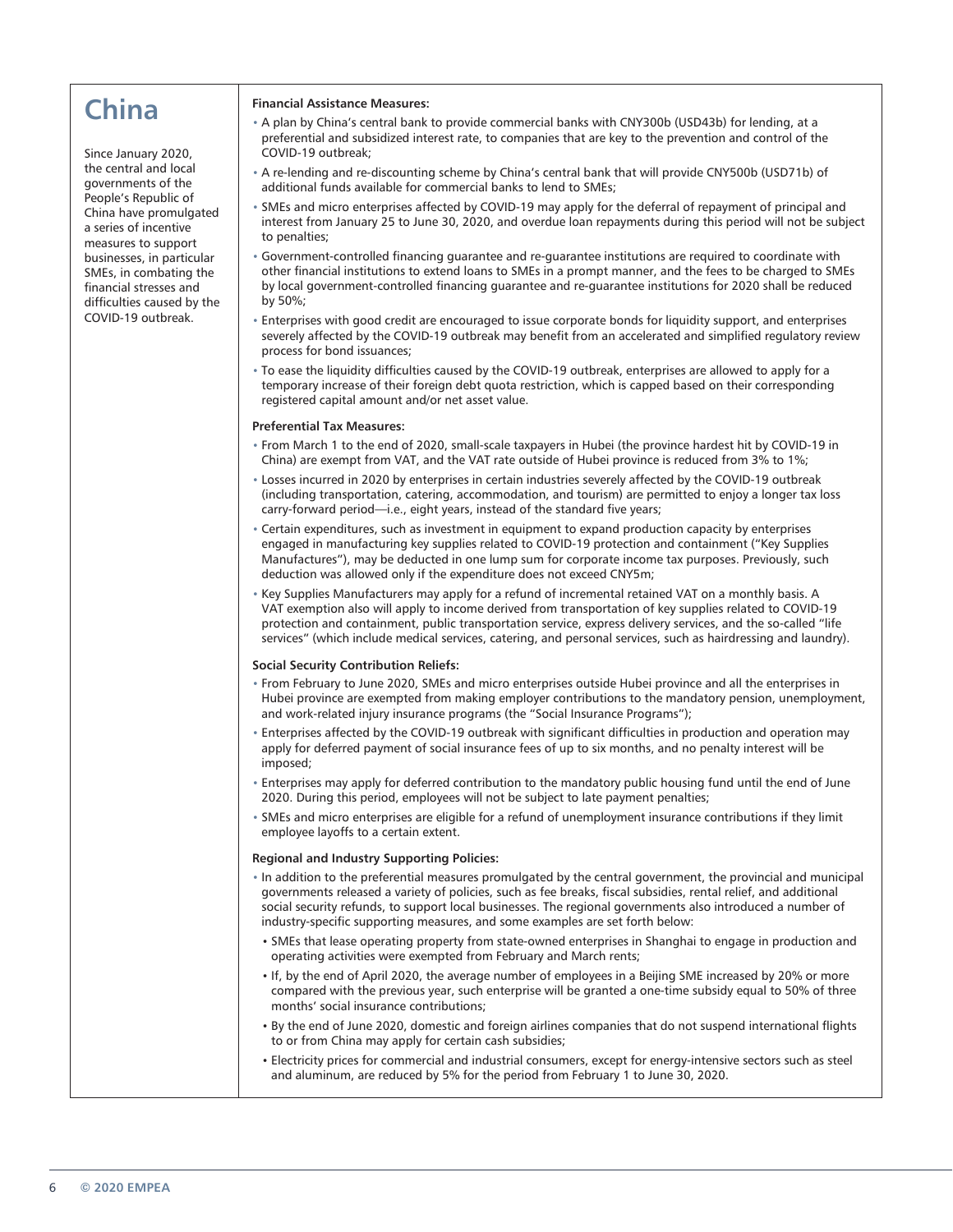# **Singapore**

To overcome the challenges faced by Singapore's economy and society brought by COVID-19, the Singapore government has introduced relief measures through three budgets presented between February to April 2020—the "Unity Budget," the "Supplementary Budget," and the "Solidarity Budget."

- Automatic deferral of income tax payments for 3 months—for companies, taxes due from April to June 2020 would become payable from July to September 2020, and self-employed persons would pay income tax from August 2020 instead of May 2020;
- Various levels of property tax rebates for different types of properties to property owners, who would be legally required to pass them on to tenants. There will be 100% rebate for qualifying commercial properties, 60% rebate for integrated resorts, and 30% rebate for other non-residential properties;
- The Enterprise Financing Scheme Trade Loan with a maximum loan size of SGD10m, the Enterprise Financing Scheme – SME Working Capital Loan with a maximum loan size of SGD1m, and the Temporary Bridge Loan Program covering all sectors with a maximum loan size of SGD5m, each with the Government sharing in 90% of the default risk, will be provided for all loans initiated from April 8, 2020 to March 31, 2021. In addition, SMEs may opt to defer principal payment on their secured term loans, and banks and finance companies may apply for low-cost funding through a new Singapore Dollar facility operated by the Monetary Authority of Singapore under the Enterprise Financing Scheme – SME Working Capital Loan and Temporary Bridging Loan Program, provided that such banks and finance companies undertake to pass on savings to the borrowers;
- To allow employers to retain their workers, the Singapore government introduced the Jobs Support Scheme under which it will co-fund the first SGD4,600 of gross monthly wages paid to each local employee for 9 months from February 2020, with payouts in April, July, and October 2020. For the month of April 2020, the government paid 75% on the first SGD4,600 for every local employee. From May 2020 onwards, the government will continue to provide wage support to different sectors, which are 75% for the aviation, accommodation and tourism sectors, 50% for the food services sector, and 25% for all other sectors;
- Foreign worker levies for the month of April 2020 were waived in order to reduce costs and ease cash flow, and rebates of SGD750 for each Work Permit or S-Pass Holder from levies paid in 2020 will be granted to employers;
- A Temporary Relief Fund for the month of April 2020 allowing those who required immediate assistance to apply for a one-off cash grant of SGD500, and a COVID-19 Support Grant for lower- and middle-income Singaporeans who require urgent help with basic living expenses to apply for cash grants of SGD800 a month for three months from May 1, 2020 onwards;
- A one-off solidarity payment of SGD600 was paid to all Singaporeans aged 21 and above in April 2020. The remaining cash payouts under the Enhanced Care and Support scheme will be made from June 2020 onwards, together with the SGD300 payment for each parent with at least one Singaporean child aged 20 and below in 2020, and SGD100 cash for Singaporeans aged 50 and above in 2020; and
- No increase in government fees and charges for one year from April 1, 2020 to March 31, 2021.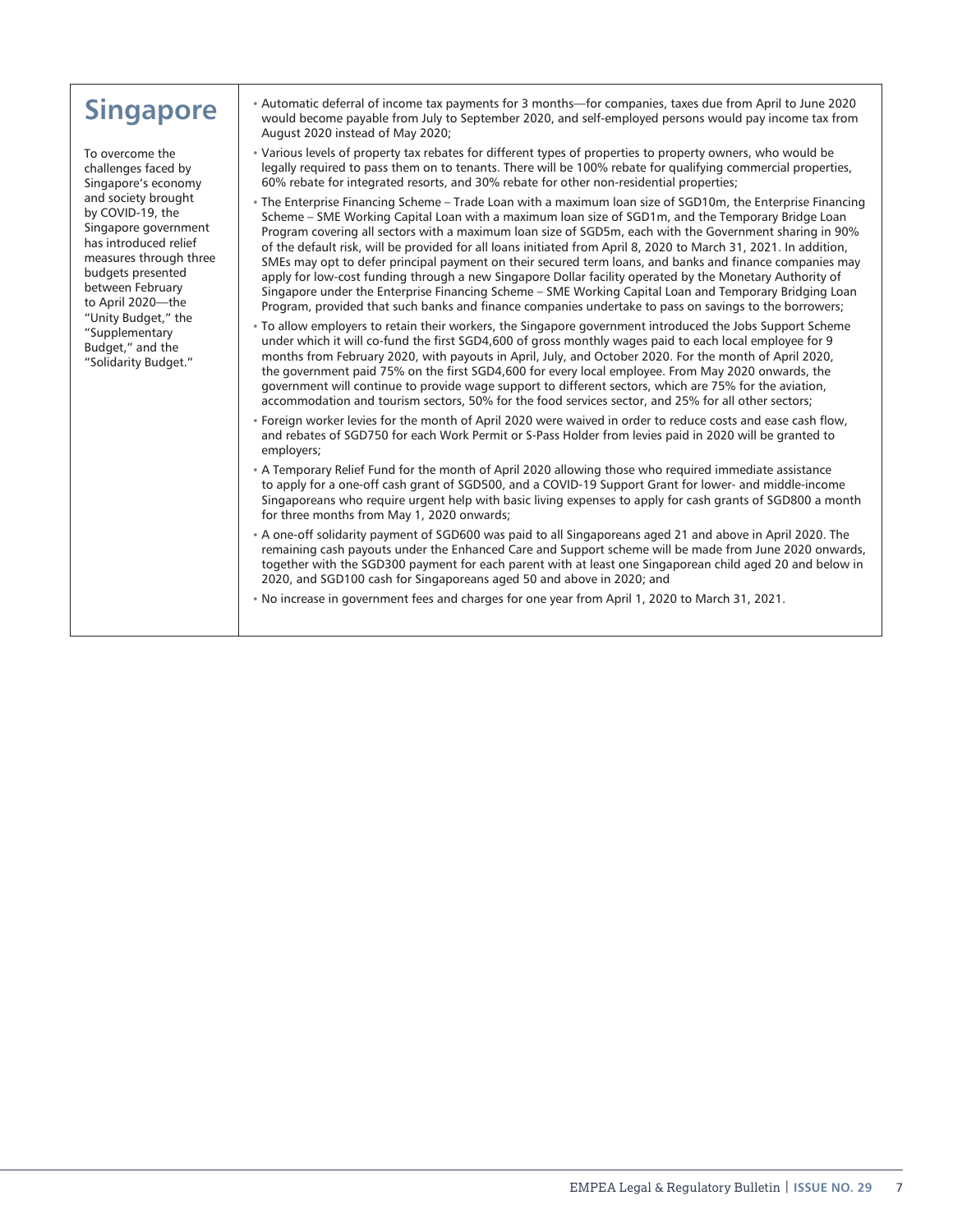# Latin America:

### **An Overview of Select Markets' Government Response to COVID-19 and State-Sponsored Relief Programs**

Contributed by EMPEA Leadership Circle and Legal and Regulatory Council member, Debevoise & Plimpton

## **Brazil**

Currently, Brazil is Latin America's hardest hit country and is on the run-up to becoming one of the world's next COVID-19 hot spots. The health crisis has and continues to profoundly impact the country`s economy, which only recently had come out of one of its worst recessions in recent history.

As of May 2020, Economic Minister Paulo Guedes projects an economic downturn of at least 4.7% in GDP contraction in 2020. Deutsche Bank, JP Morgan, and Societé Générale projected GDP contraction of 6.2%, 7.0%, and 7.4%, respectively.

On May 7, 2020, after approval by the Senate, the Lower House of Congress approved on a first vote the Constitutional Amendment 106/2020, known as the "War Budget." If finally passed, the War Budget will segregate public spending to combat COVID-19 from the Federal Government's budget and its Constitutional ceiling, creating an extraordinary regime that would allow expansion of governmental spending. In addition, the special budget bill would authorize the Federal Government to issue bonds to pay interests on public debt, and the Brazilian Central Bank (BACEN) to buy and sell Treasury bonds in the secondary market.

- A USD60b swap line with the US Federal Reserve for at least six months;
- A set of central bank measures to release USD640bn to the economy, including special guarantees for bank borrowings, flexibility on agribusiness credit, anti-exchange rate volatility measures, and relaxing banks' capital requirements to increase overall credit availability;

**ALC** 

- Deferral or suspension of certain federal debts, including those of states and municipalities;
- A relief package for airlines and airport concessionaires with postponement of air tariffs collection and concession fees;
- A new credit line for the health care & life sciences manufacturers for the production of ventilators, health monitors, medical masks, and new ICU units provided by the State-owned development bank, BNDES;
- Facilitated access to credit and deferred payments to businesses in the tourism sector;
- USD100m relief plan to small agricultural producers and family-owned farms;
- USD1b federal government program (PROGER/FAT) for the development and modernization of micro and small businesses;
- USD29.8b credit line to small and medium-sized businesses for working capital and payroll loans provided by the State-owned Federal Savings Bank, Caixa Econômica Federal, including grace periods and flexible payment conditions;
- USD20b credit line provided by State-owned bank, Banco do Brasil, for working capital, investments, prepayment of receivables, agribusiness and credit to individuals;
- USD1b BNDES credit for small and medium-sized businesses;
- BNDES also committed to a six-month suspension of outstanding loan payments with no late interest payment;
- Federal Government emergency credit line to finance payroll in exchange for companies committing not to fire employees for two months, including grace period, low interest rates, and flexible payment conditions;
- Temporary exemption of tax on financial transactions (IOF) on credit operations;
- Reduction or deferral of certain employee-related social contributions to support companies avoid layoffs;
- Relaxation of federal labor laws to authorize reduction of working hours and wages;
- Three months emergency aid of BRL600 (USD120) to informal workers and unemployed individuals of lowincome families;
- Granting of other labor financial support to individuals, such as anticipation of the legally mandatory 13th salary, bonus allowance, and unemployment insurance for certain individuals;
- Exemption for approximately 9,000,000 low-income families from paying electricity bills between April 1, 2020 and June 30, 2020;
- Expansion of Bolsa Familia, a social welfare program of the federal government, to low-income families with the inclusion of more than one million new beneficiaries;
- Postponement of the income tax filing for two months.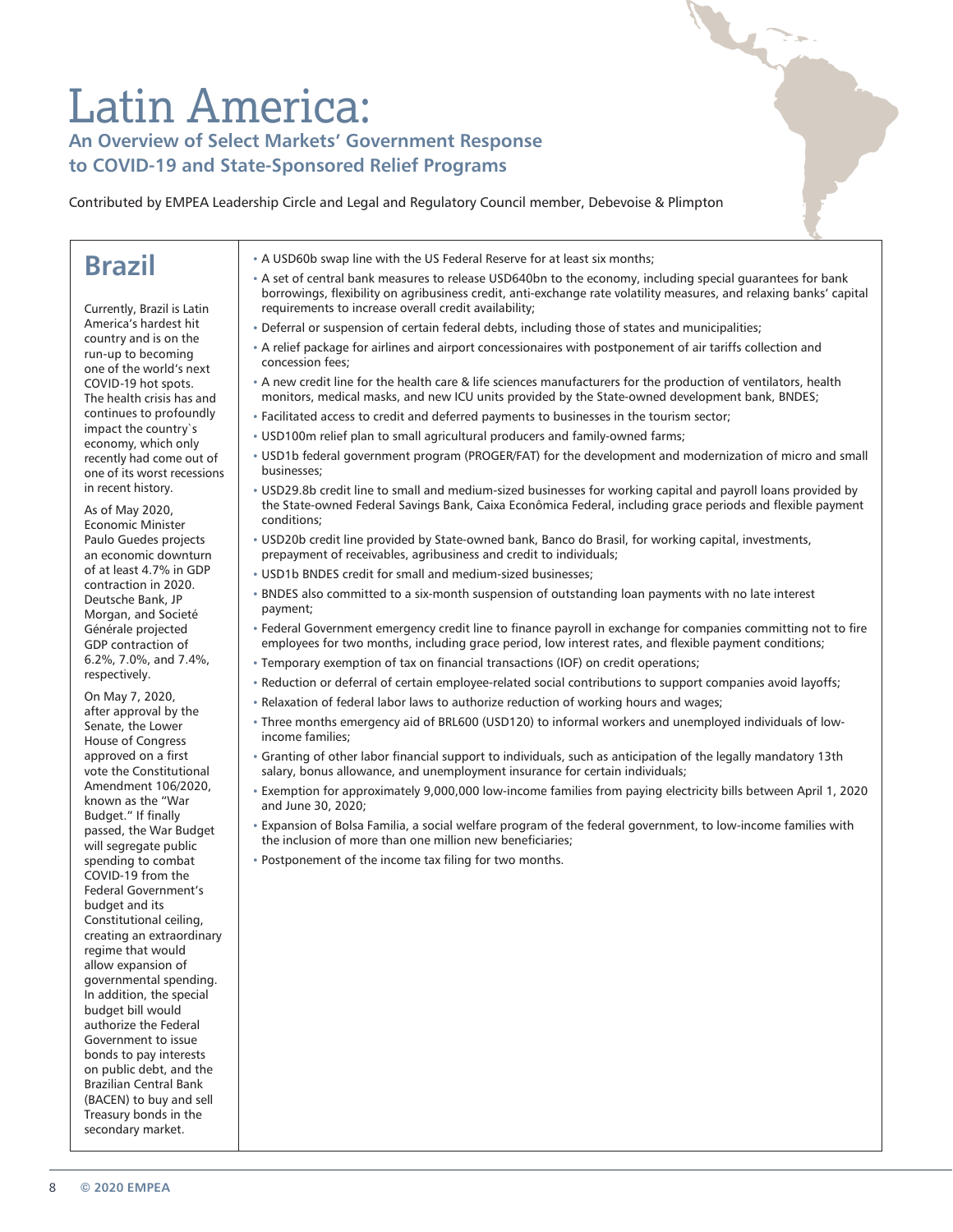### **Mexico**

The Mexican government reportedly downplayed and resisted taking aggressive actions to fight the crisis caused by the pandemic, generating criticism from health experts, the business community, and analysts who hoped for earlier and more assertive responses.

The forecasts of local economic pundits and credit agencies paint an alarming prognosis for the Mexican economy, with GDP expected to contract by at least 6.7% in 2020, according to Citibanamex analysts at the end of April, 2020.

Experts believe that Mexico delayed response—it officially declared a state of emergency at the end of March—may have severe consequences on how the economic downturn unfolds. But, despite the rising number of cases, the President has recently announced that the government is preparing to reopen the economy.

- A USD60b swap line with the US Federal Reserve for at least six months;
- Grants of one million loans of MXN25,000 to entrepreneurs without any charge;
- Temporary suspension of labor obligations due to sanitary emergency on the grounds of force majeure;
- Banco de México, the Mexican central bank, unveiled a support program of approximately USD31b for the financial system, including the cut of borrowing costs and other stimulus to banks lending to small and medium-sized businesses and individuals;
- The central bank reduced the benchmark interest rate by 50 basis points in April to a three-year low of 6% and lowered the cost of repos to provide banks with additional liquidity;
- The central bank has taken provisional measures to support financial institutions, including extending the term for compliance with certain periodic reporting obligations and agreeing to a limited standstill on certain administrative procedures;
- Larger banks have deferred credit payments between four and six months. The Inter-American Development Bank (IDB) and the Mexican Business Council (CMN), in turn, announced a loan that will provide up to USD12b a year to small and medium-sized businesses and offer revolving credit lines with an average term of 90 days;
- The deadline to file individual tax returns for 2019 was extended until June 30. The government is considering deferring social security payments for up to 48 months with low interest rates to both employers and workers;
- A fund of MXN35b from the Institute of Security and Social Services for State Workers (ISSSTE Instituto de Seguridad y Servicios Sociales de los Trabajadores del Estado) is expected to be available to grant personal loans ranging from MXN20,000 to MXN56,000 to 671,000 workers at the service of the State;
- MXN175b to housing loans aimed at benefiting 442,500 workers;
- VAT reimbursements to taxpayers;
- Advance pension payments in the sum of MXN42b to the elderly, in the amount of MXN5,240 each;
- Some local authorities are also taking additional measures. In Mexico City, for example, the mayor announced a support line of MXN200m to small businesses, including grants of 50,000 microcredit loans of up to MXN10,000 each with 0% interest for a period ranging from four months to two years.